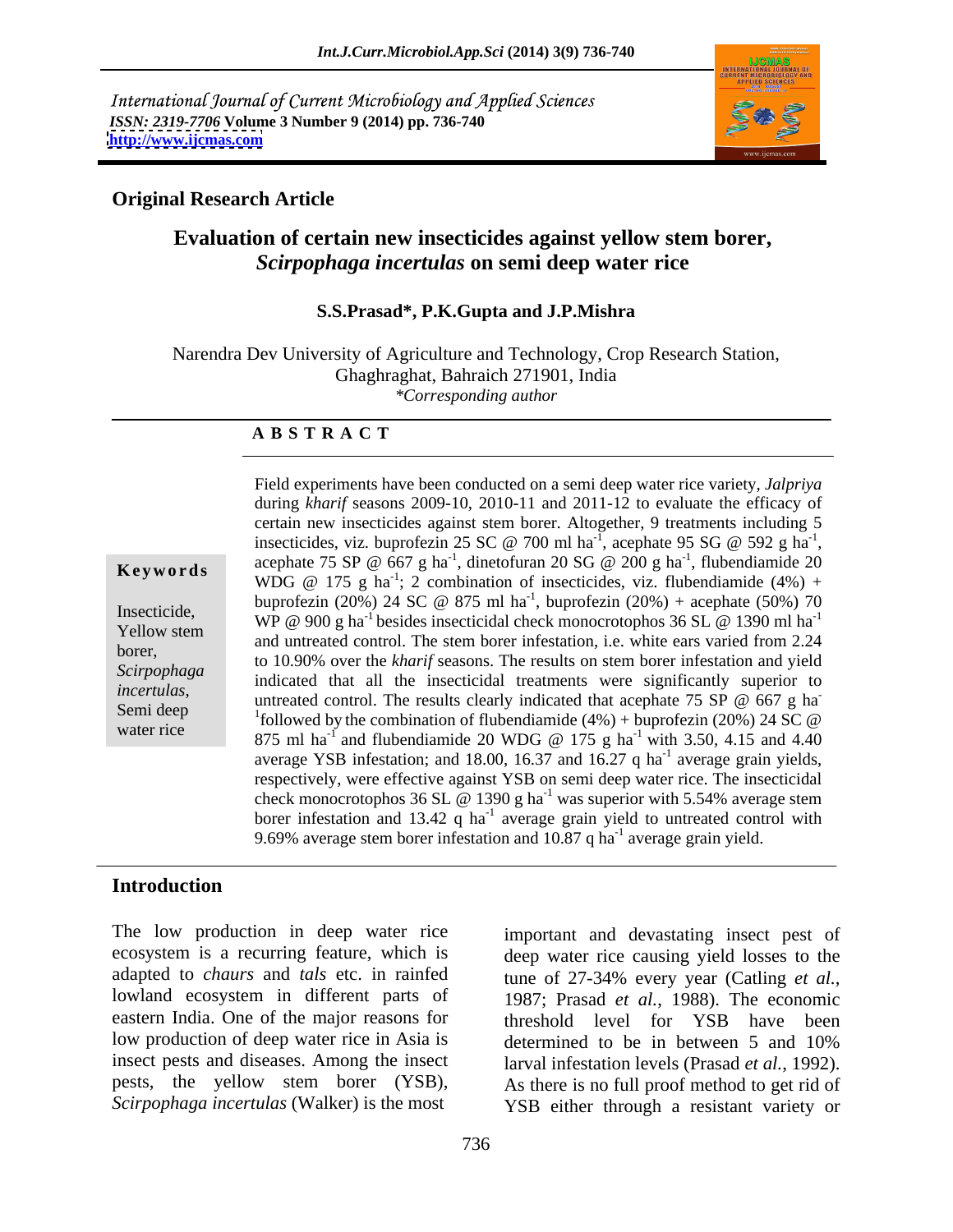insecticides becomes unavoidable. For quick with maximum water depth of 72 cm in  $4^{\text{th}}$ knock down effect, the application of week of September during the year 2010; judicious dose of insecticides is desired to and  $2<sup>nd</sup>$  week of August to  $1<sup>st</sup>$  week of save the crop from toll of insects. By the November with maximum water depth of 78 change in the resistance level of pest and cm in  $2<sup>nd</sup>$  week of September during the year discovery of new chemicals with insecticidal 2011. activities always provide room to conduct field trials to evaluate their efficacy. Keeping in view of the above, in the present formulations, viz. buprofezin 25 SC @ 700 study, an attempt has been made to evaluate insecticides against YSB in semi deep water SG  $\omega$  200 g ha<sup>-1</sup>, flubendiamide 20 WDG

The field experiments have been conducted in randomized block design with four replications during *kharif* seasons 2009-10, 2010-11 and 2011-12. The plot size was  $(5x4)$  m<sup>2</sup> with 1.0 m replication border and 0.5 m treatment border between the plots. The experimental plots have been separated by raising bunds of about 0.6 m height all around each plot. The semi deep water rice variety used in the present study was *jalpriya* of 150 days duration. Thirty five days old seedlings were transplanted at a spacing of 20x15 cm during last week of July. The crops were raised adopting a standard package of practices. The fertilizers  $kg$  ha<sup>-1</sup> was done just before transplanting and top dressing of the rest 40 kg N  $\text{ha}^{-1}$  was made after hand weeding during  $2<sup>nd</sup>$  week of  $\frac{nd}{d}$  work of week of August before flooding of the field. **Results and Discussion** 

maximum water depth of 70 cm in last week respectively. The results on YSB infestation of October during the year 2009; from  $4<sup>th</sup>$ 

through certain biological agents, the use of week of August to  $1<sup>st</sup>$  week of November week of November the contract of the contract of the contract of the contract of the contract of the contract of the contract of the contract of the contract of the contract of the contract of the contract of the contract of the contract o week of 2011.

the efficacy of certain new promising acephate 75  $\text{SP} \text{ } @$  667 g ha<sup>-1</sup>, dinetofuran 20 rice.  $\omega$  175 g ha<sup>-1</sup>; 2 combinations of **Materials and Methods** buprofezin (20%) 24 SC @ 875 ml ha<sup>-1</sup>,<br>buprofezin (20%) + acephate (50%) 70 WP  $2$  with 1.0 m replication border and observation before harvesting. An area of with 1.0 m replication border and observation before harvesting. An area of were applied @ 80 :40 :40 kg N:P:K ha<sup>-1</sup>. Statistically analyzed. The YSB infestation -1 . statistically analyzed. The YSB infestation The basal application of N:P:K  $\omega$  40:40:40 data were transformed by the formula,  $a = \nu$ <sup>-1</sup> was done just before transplanting  $p + 0.5$  where a is transformed value and p is <sup>-1</sup> was % WE, before analysis. The treatments included 5 new insecticide formulations, viz. buprofezin 25 SC @ 700 ml ha<sup>-1</sup>, acephate 95 SG @ 592 g ha<sup>-1</sup>, , acephate  $95 \text{ SG} \text{ @ } 592 \text{ g ha}^{-1}$ , ,  $SG \ @ \ 200 \ g \ ha^{-1}$ , flubendiamide 20 WDG , flubendiamide 20 WDG insecticides, viz. flubendiamide  $(4\%) +$ buprofezin (20%) 24 SC  $\omega$  875 ml ha<sup>-1</sup>, -1 buprofezin (20%) 24 SC @ 875 ml ha<sup>-1</sup>,<br>buprofezin (20%) + acephate (50%) 70 WP  $\omega$  900 g ha<sup>-1</sup> besides check monocrotophos  $\omega$  900 g ha<sup>-1</sup> besides check monocrotophos 36 SL  $\omega$  1390 ml ha<sup>-1</sup> and untreated control. To record the infestation of YSB, each plot was divided into 3 equal units for  $0.25$  m<sup>2</sup> was selected from each unit and was selected from each unit and total panicle bearing tillers and YSB infested tillers, i.e. white ears (WE) were counted. Thus, a total of 20-27 hills (56-112 tillers) were sampled in each plot and infestation of YSB as %WE have been worked out. Harvesting was done by the end of November. The yield data was recorded by excluding 2 border rows from all sides for each plot separately. The data have been data were transformed by the formula,  $a = \sqrt{ }$ 

# **Results and Discussion**

Semi deep water rice is grown in a water The results regarding YSB infestation and depth of 50-100 cm at least for one month. yield are summarized in table 1. The YSB<br>The experimental field remains flooded with infestation varied from 2.24 to 8.76, 3.94 to accumulated rain water from 3<sup>rd</sup> week of 9.41 and 4.31 to 10.90% during *kharif* August to  $3^{rd}$  week of November with seasons 2009-10, 2010-11 and 2011-12, th revealed that all the insecticidal treatments yield are summarized in table 1. The YSB infestation varied from 2.24 to 8.76, 3.94 to seasons 2009-10, 2010-11 and 2011-12, respectively. The results on YSB infestation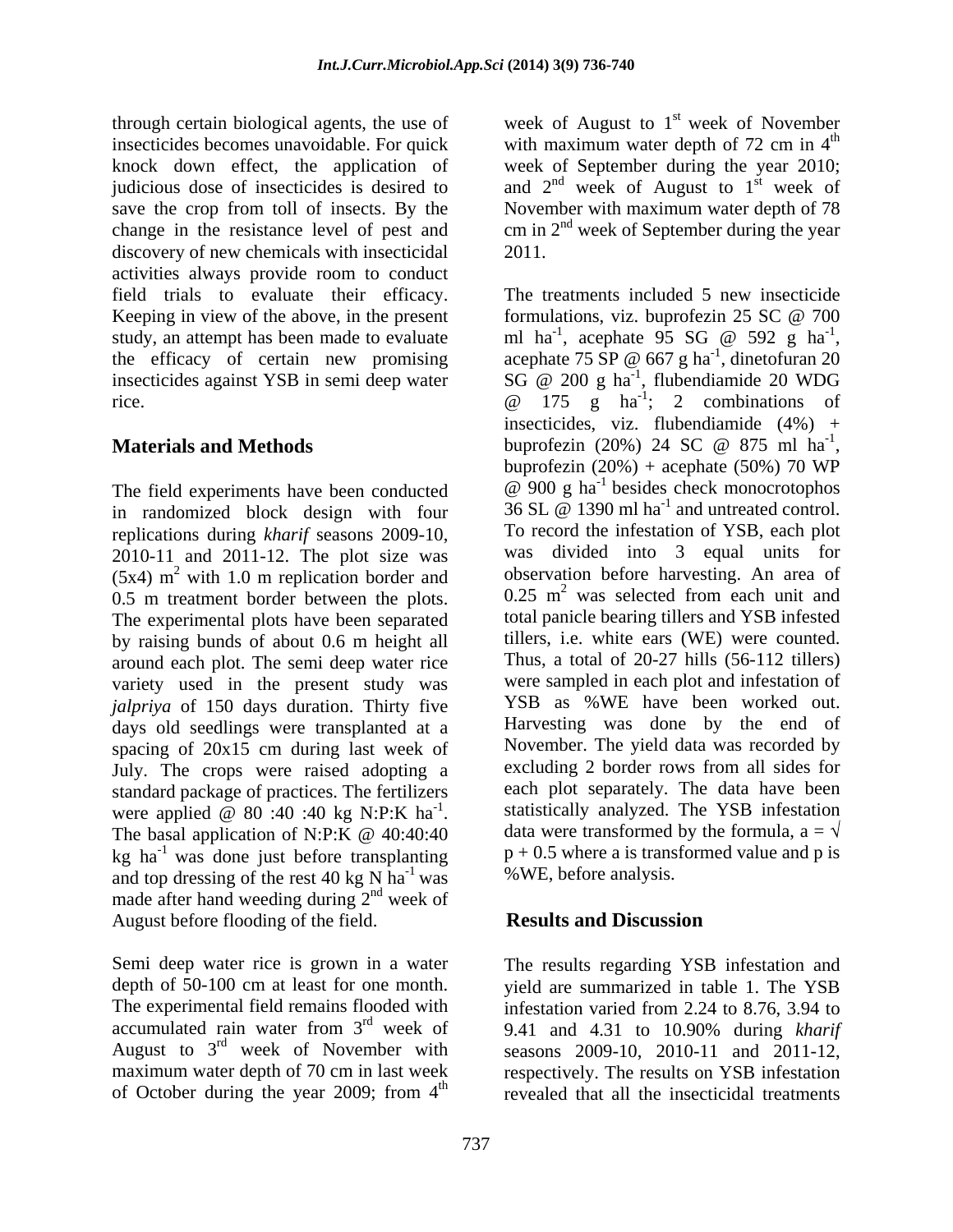were significantly superior to untreated respectively. These were comparable to control with  $8.76\%$  YSB infestation. g.a.i. ha<sup>-1</sup>

combination of flubendiamide  $(4\%)$  +<br>buprofezin (20%) 24 SC @ 875 ml ha<sup>-1</sup> and buprofezin (20%) 24 SC  $\omega$  875 ml ha<sup>-1</sup> and  $-1$  and and were most promising and significantly YSB infestation. Also during the year 2011-<br>12, acephate 75 SP  $\omega$  667 g ha<sup>-1</sup> followed by the combination of flubendiamide  $(4\%)$  + by acephate 95 SG @ 592 g ha<sup>-1</sup> and the buprofezin (20%) 24 SC @ 875 ml ha<sup>-1</sup> and combination of flubendiamide (4%) + g.a.i. ha<sup>-1</sup> was also effective with 5.19 and effective against YSB. Cypermethrin, a experimental field with enhanced water

control during the three *kharif* seasons. against rice stem borer (Purohit *et al*., 1987 During the year 2009-10, acephate 75 SP @ and Kumar et al., 1988). However in the  $667 \text{ g ha}^{-1}$  was most promising with 2.24% present study, the newer insecticides such as YSB infestation. It was followed by the acephate (phosphoramidothioate group), combination of flubendiamide (4%) + flubendiamide (diamide group) and the buprofezin (20%) 24 SC  $\omega$  875 ml ha<sup>-1</sup> and combination of flubendiamide and  $\frac{1}{2}$  and combination of flubordianide and and combination of flubendiamide and flubendiamide 20 WDG  $\omega$  175 g ha<sup>-1</sup> with buprofezin (chitin synthesis inhibitor), 3.26 and 3.41% YSB infestation, respectively, were most effective against check insecticide monocrotophos 36 SL @ 1390 ml ha<sup>-1</sup> with 3.75% YSB infestation  $\omega$  24 g.a.i. ha<sup>-1</sup>, indoxacarb 15 EC  $\omega$  30 and significantly superior to untreated g.a.i.  $ha^{-1}$ , lambda cyhalothrin 5 CS @ 12.5 However during the year 2010-11, acephate (20.4 EC)  $\omega$  510 g.a.i. ha<sup>-1</sup> were effective 75 SP  $\omega$  667 g ha<sup>-1</sup> followed by the against YSB on deep water rice variety <sup>-1</sup> followed by the against YSB on deep water rice variety pyrethriod have also been found effective and Kumar *et al*., 1988). However in the combination of flubendiamide and buprofezin (chitin synthesis inhibitor), YSB on semi deep water rice. We have also reported earlier that flubendiamide 480 SC , indoxacarb 15 EC @ 30 , lambda cyhalothrin 5 CS @ 12.5 g.a.i.  $ha^{-1}$  and the combination of acetamiprid 0.4% and chlorpyriphos 20%  $(20.4 \text{ EC})$  @ 510 g.a.i. ha<sup>-1</sup> were effective  $\frac{1}{1}$  wore offective were effective (Prasad *et al.*, 2010).

acephate 95 SG  $\textcircled{a}$  592 g ha<sup>-1</sup> with 3.94, 4.6 The grain yield data also revealed that all the <sup>-1</sup> with 3.94, 4.6 The grain yield data also revealed that all the and 4.62% YSB infestation, respectively, insecticidal treatments were significantly superior over untreated control with 9.41% to check insecticide monocrotophos 36 SL 12, acephate 75 SP  $\omega$  667 g ha<sup>-1</sup> followed that acephate 75 SP  $\omega$  667 g ha<sup>-1</sup> followed <sup>-1</sup> followed that acephate 75 SP  $\omega$  667 g ha<sup>-1</sup> followed buprofezin (20%) 24 SC  $\textcircled{e}$  875 ml ha<sup>-1</sup> and combination of flubendiamide (4%) +  $^{-1}$  and combination of flubendiamide (4%) + flubendiamide 20 WDG @ 175 g ha<sup>-1</sup> with buprofezin (20%) 24 SC @ 875 ml ha<sup>-1</sup> with 4.31, 4.58 and 5.17% YSB infestation, 22.53, 20.09 and 20.02 q ha<sup>-1</sup> grain yields, respectively, were most promising and respectively, were significantly superior to significantly superior over untreated control untreated control with 14.77 q ha<sup>-1</sup> yields with 10.90% YSB infestation. The check during 2009-10. However during the year insecticide monocrotophos 36 WSC  $\omega$  500 2010-11 & 2011-12, acephate 75 SP  $\omega$  667 <sup>-1</sup> was also effective with 5.19 and g ha<sup>-1</sup> followed by the combination of 7.67% YSB infestation, respectively, during flubendiamide (4%) + buprofezin (20%) 24 the year 2010-11 and 2011-12. Thus on an  $SC \text{ } @$  875 ml ha<sup>-1</sup> and flubendiamide 20 average the pooled data indicated that WDG  $\omega$  175 g ha<sup>-1</sup> with 18.71, 17.27 and acephate 75 SP @ 667 g ha<sup>-1</sup>, the 17.23 q ha<sup>-1</sup> & 12.76, 11.81 and 11.63 q ha<sup>-1</sup> <sup>-1</sup>, the 17.23 q ha<sup>-1</sup> & 12.76, 11.81 and 11.63 q ha<sup>-1</sup> combination of flubendiamide (4%) + grain yields, respectively, were significantly buprofezin (20%) 24 SC  $\omega$  875 ml ha<sup>-1</sup> and superior to untreated control with 11.35  $\&$ <sup>-1</sup> and superior to untreated control with 11.35  $\&$ flubendiamide 20 WDG @ 175 g ha<sup>-1</sup> with 6.48 q ha<sup>-1</sup> grain yields. In general, grain 3.50,4.15 and 4.40% YSB infestation, yields were very less during the year 2011 respectively, were most promising 12 in comparison to yields obtained during insecticides. Earlier, Nayak *et al*. (2000) the year 2009-10 and 2010-11. It may be have reported that endosulfan was most attributed to early flooding of the superior to untreated control and comparable @ 1390 ml ha-1 . The yield data indicated that acephate 75 SP  $\omega$  667 g ha<sup>-1</sup> followed  $^{-1}$  followed followed by acephate 95 SG  $\omega$  592 g ha<sup>-1</sup> and the and the buprofezin (20%) 24 SC  $\omega$  875 ml ha<sup>-1</sup> with  $^{-1}$  with  $^{-1}$  groin violds grain yields,  $^{-1}$  violds yields 2010-11 & 2011-12, acephate 75 SP @ 667 SC  $\omega$  875 ml ha<sup>-1</sup> and flubendiamide 20 and flubendiamide 20  $^{-1}$  & 12.76, 11.81 and 11.63 q ha<sup>-1</sup> -1 superior to untreated control with 11.35  $\&$ 6.48 q ha -1 grain yields. In general, grain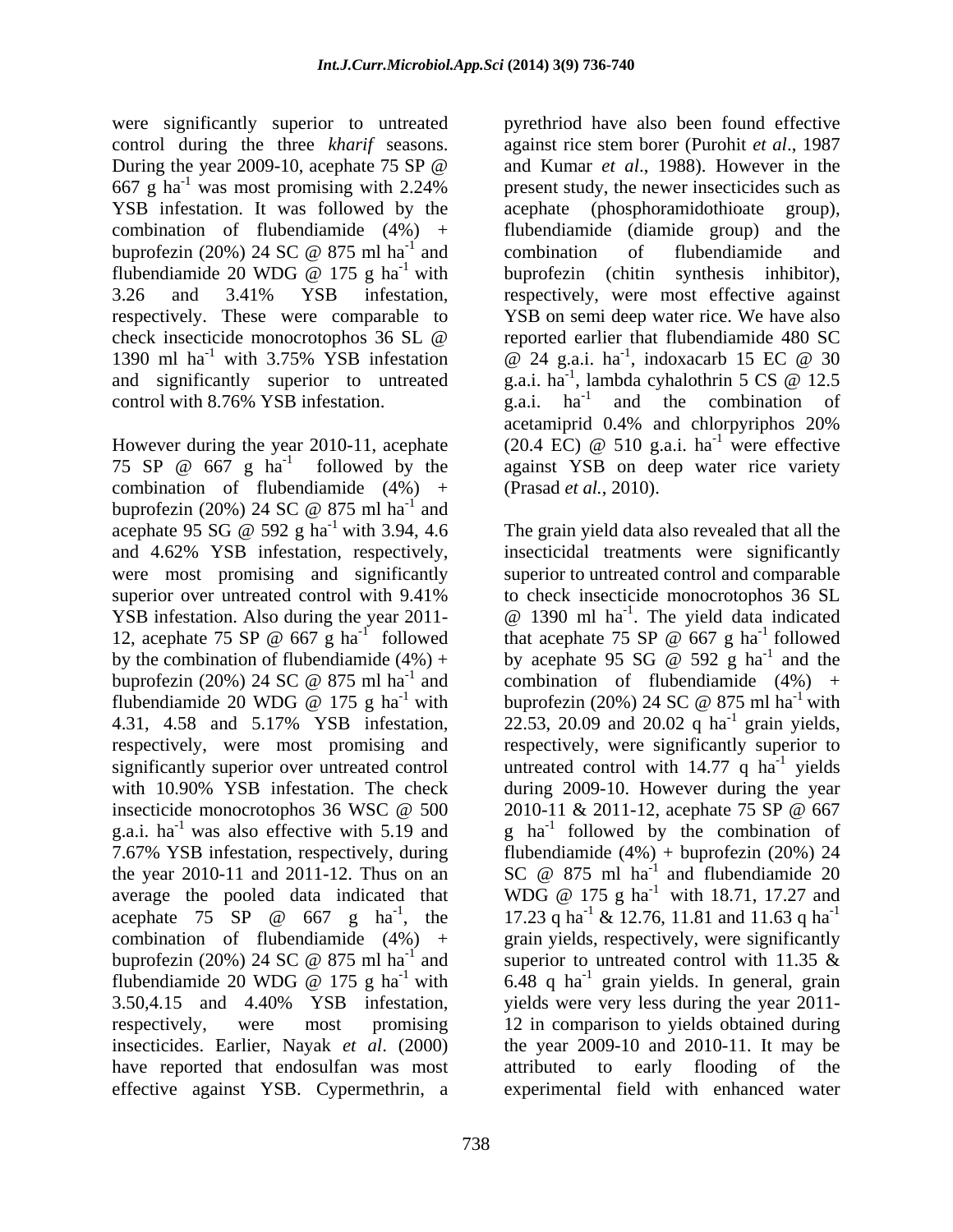level, i.e. starting from 2nd of August to 2nd of November with maximum water depth of seasons indicated that acephate 75 SP @ 667 + buprofezin (20%) 24 SC @ 875 ml ha<sup>-1</sup> ha<sup>-1</sup> and flubendiamide 20 WDG @ 175 g  $ha^{-1}$  were most promising with 18.00, 16.37 and  $16.27$  q  $ha^{-1}$  average grain yields, ha<sup>-1</sup> and untreated control with 13.42 and

10.87 q ha<sup>-1</sup> average grain yields, average grain yields, respectively.

78 cm during 2nd week of September and Thus on the basis of present findings, it may also to more YSB infestation during the year be concluded that acephate 75 SP @ 667 g 2011-12. The average grain yield of three  $ha^{-1}$ , the combination of flubendiamide  $(4\%)$ g ha<sup>-1</sup>, the combination of flubendiamide and flubendiamide 20 WDG @ 175 g ha<sup>-1</sup>  $(4\%)$  + buprofezin (20%) 24 SC @ 875 ml with 3.50, 4.15 and 4.40 average YSB and flubendiamide 20 WDG @ 175 g infestation; and 18.00, 16.37 and 16.27 q ha were most promising with 18.00, 16.37  $\frac{1}{1}$  average grain yields were effective in <sup>-1</sup> average grain yields, controlling YSB on semi deep water rice respectively, in comparison to check variety and may be recommended for field insecticide monocrotophos 36 SL @ 1390 g be concluded that acephate 75 SP @ 667 g  $+$  buprofezin (20%) 24 SC @ 875 ml ha<sup>-1</sup> -1 and flubendiamide 20 WDG  $\omega$  175 g ha<sup>-1</sup> with 3.50, 4.15 and 4.40 average YSB infestation; and 18.00, 16.37 and 16.27 q ha **-** Construction of the construction use.

**Table.1** Comparative efficacy of certain new insecticides on YSB infestation in semi deep water rice variety, *jalpriya* during *kharif* 2009-10, 2010-11 and 2011-12

|                                  | <b>Treatments</b> | Yellow stem borer (% WE)   |                |                |                            | Yield $(q/ha)$  |           |                       |                                |               |
|----------------------------------|-------------------|----------------------------|----------------|----------------|----------------------------|-----------------|-----------|-----------------------|--------------------------------|---------------|
| <b>Insecticides</b>              | Formulation       | Dose                       | 2009-          | 2010-          |                            | $2011 -$ Pooled |           | 2009-   2010-   2011- |                                | <b>Pooled</b> |
|                                  |                   | $(g \text{ or }$<br>ml/ha) |                |                | 12                         |                 | <b>10</b> | <b>11</b>             | 12                             |               |
| . Buprofezin                     | 25 SC             | 700                        | 3.62<br>(2.03) | 5.08           | 6.87<br>$(2.36)$ $(2.71)$  |                 |           | $5.19$ 19.36 16.48    | 9.89                           | 15.24         |
| 2. Acephate                      | 95 SG             | 592                        | 3.46<br>(1.99) | 4.70<br>(2.28) | 6.54<br>(2.65)             |                 |           |                       | $4.90$   20.09   17.08   11.27 | 16.15         |
| 3. Acephate                      | 75 SP             | 667                        | 2.24<br>(1.66) | 3.94           | 4.31<br>$(2.11)$ $(2.19)$  |                 |           |                       | $3.50$   22.53   18.71   12.76 | 18.00         |
| 4. Dinotefuran                   | 20 SG             | 200                        | 3.56<br>(2.01) | 5.08<br>(2.36) | 6.75<br>(2.69)             |                 |           | 5.13 19.87 16.81      | 10.36                          | 15.68         |
| 5. Flubendiamide                 | 20 WG             | 175                        | 3.41<br>(1.98) | 4.62           | 5.17<br>$(2.26)$ $(2.38)$  |                 |           |                       | $4.40$   19.95   17.23   11.63 | 16.27         |
| 6. Flubendiamide<br>+ buprofezin | 24 SC             | 875                        | 3.26<br>(1.94) | 4.60<br>(2.26) | 4.58<br>(2.25)             | 4.15            |           | $20.02$ 17.27 11.81   |                                | 16.37         |
| '. Buprofezin<br>+ acephate      | 70 WP             | 900                        | 3.48<br>(1.99) | 5.02           | 6.63<br>$(2.35)$ $(2.67)$  |                 |           |                       | $5.04$   19.89   16.81   10.47 | 15.72         |
| 8. Monocrotophos                 | 36 SL             | 1390                       | 3.75<br>(2.06) | 5.19           | 7.67<br>$(2.39)$ $(2.86)$  | 5.54            |           | $17.14$ 14.33         | 8.79                           | 13.42         |
| 9. Untreated<br>control          | Water             | Nil                        | 8.76<br>(3.04) | 9.41           | 10.90<br>$(3.15)$ $(3.38)$ |                 |           | $9.69$ 14.77 11.35    | 6.48                           | 10.87         |
| CD(5%)                           |                   |                            | 1.18           | 1.29           | 1.15                       |                 | 2.05      | 2.02                  | 1.81                           |               |
| CV(%)                            |                   |                            | 10.56          | 12.88          | 7.29                       |                 |           |                       | $10.15$   11.39   11.53        |               |

- Figures in parentheses are transformed values